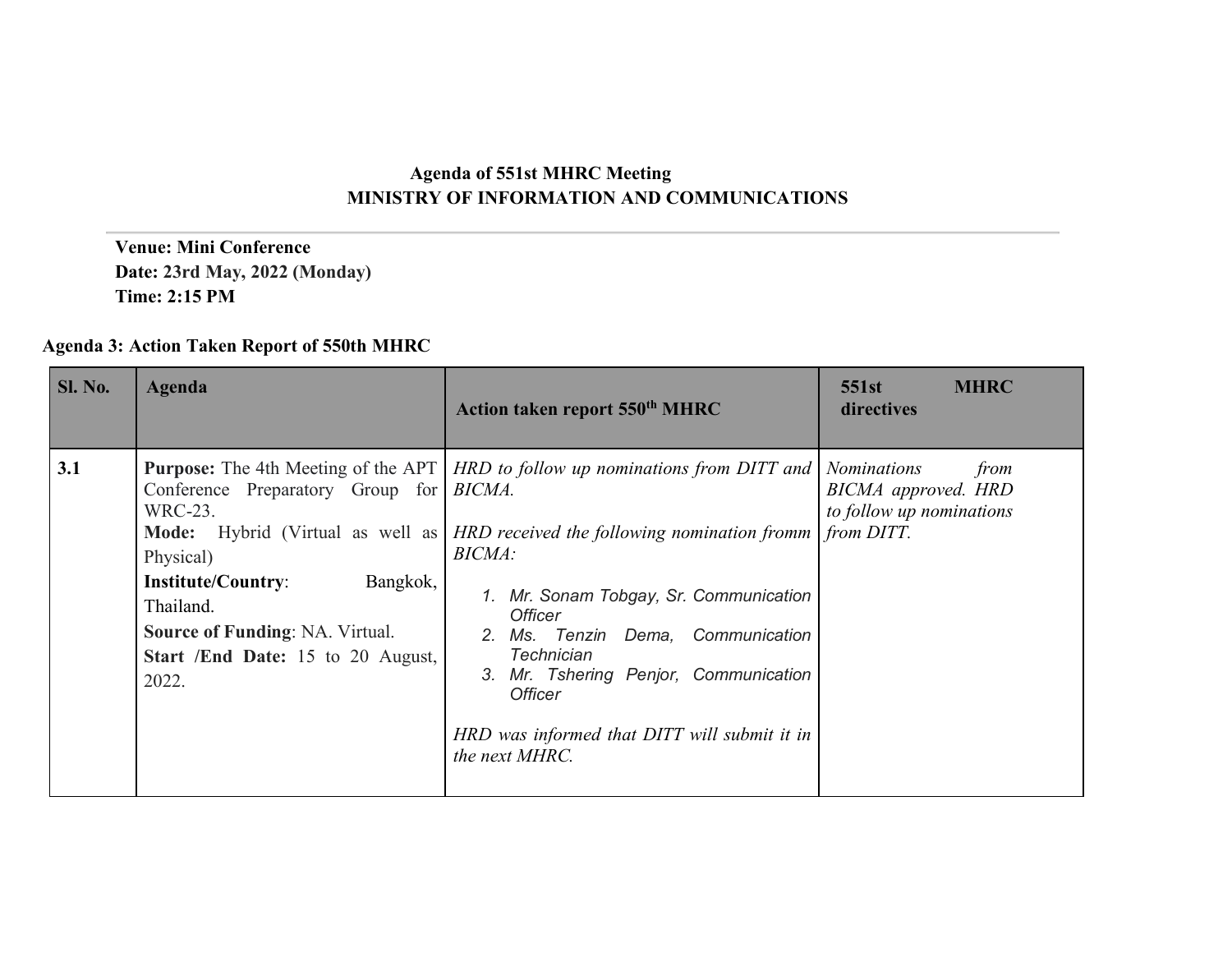| 3.2 | <b>Purpose:</b> Invitation (F) to the 22nd<br>APT Policy and Regulatory Forum<br>$(PRF-22)$ ,<br>Institute/Country: Bangkok, Thailand<br>Source of Funding: NA as it is virtual<br><b>Start /End Date: 19-21 July 2022</b><br>Mrs. Pema Chetsho, Sr. Research<br>Officer, PPD.                                                                                 | Nomination from PPD approved. HRD to Noted<br>follow up nominations from DITT and <i>follow up nominations</i><br>BICMA.<br>HRD was informed that DITT will submit it in<br>the next MHRC.<br>BICMA has informed that they don't have a<br>nomination.                | and HRD<br>to<br>from DITT. |
|-----|----------------------------------------------------------------------------------------------------------------------------------------------------------------------------------------------------------------------------------------------------------------------------------------------------------------------------------------------------------------|-----------------------------------------------------------------------------------------------------------------------------------------------------------------------------------------------------------------------------------------------------------------------|-----------------------------|
|     | <b>Purpose:</b> First <b>Generation Connect</b><br>Youth Summit 2022 under<br>the<br>WTDC's theme "Connecting<br>the<br>unconnected to achieve sustainable<br>development".<br>Institute/Country: Kigali, Rwanda<br><b>Source of Funding: ITU</b><br><b>Start/End Date: 2 to 4 June 2022</b><br>(deadline to nominate one youth from<br>Bhutan 18th May, 2022) | MHRC directed DITT to identify a relevant<br>youth officer in the age group from across<br>government agencies.<br>HRD received the following nomination from<br>DITT:<br>1. Ms. Menlam Choden, Asst. ICT Officer<br>(HRD Sought online approval on 17th May<br>2022) | Endorsed.                   |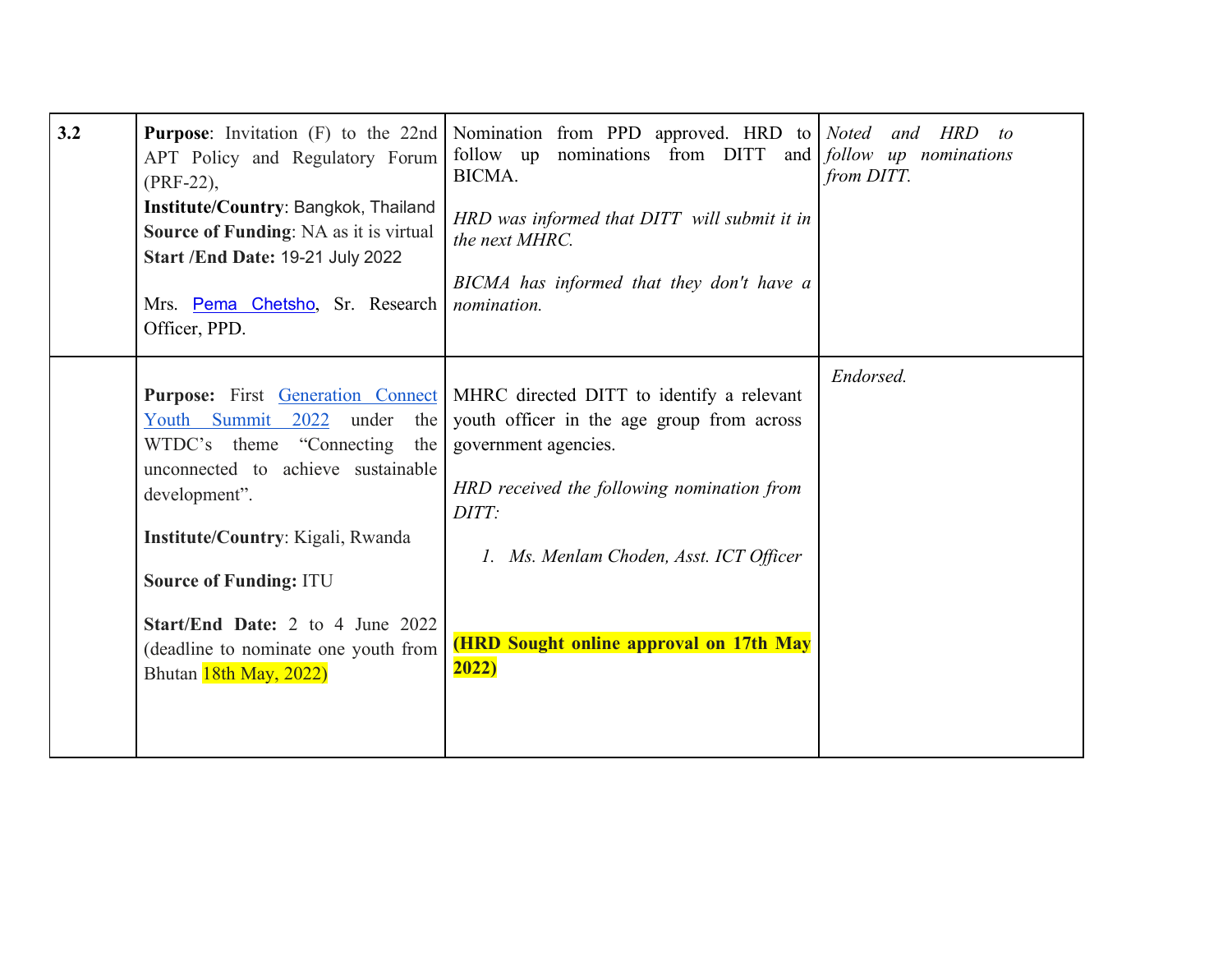**Agenda 4: Short Term Trainings/ Invitations**

| SI<br>No. | <b>Agenda:</b>                                                    | <b>Background/Objectives</b>                                                                                                                                                                                                                                               | <b>MHRC</b> further<br>directives |
|-----------|-------------------------------------------------------------------|----------------------------------------------------------------------------------------------------------------------------------------------------------------------------------------------------------------------------------------------------------------------------|-----------------------------------|
| 4.1       | <b>Purpose:</b> Industrial Electronics<br>Technology within IR4.0 | The MTCP emphasizes on the development of human resources <i>Endorsed</i> .<br>through the provision of training in various areas which are<br>essential for a country's development such as agriculture,<br>economy, nance, public management and administration, science |                                   |
|           | <b>Institute/Country: Malaysia</b><br>Mode: Virtual               | & technology and ICT, health diplomacy, safety and security<br>including cyber security, cultural diplomacy, social development,<br>environment-related to SDG2030, education, industrial and<br>technical training. Annually, Malaysia offered more than 60               |                                   |
|           | <b>Source of Funding: NA</b><br>Start /End Date: 20-23rd June,    | technical and capacity-building programs under the MTCP, which<br>have benefited more than 35,500 participants from 144 countries.<br>Objectives:<br>The purpose of the course is to provide the participants from                                                         |                                   |
|           | 2022.<br>Date of Nomination: May 20,<br>2022.                     | countries of all MTCP recipients with an opportunity to acquire<br>knowledge, techniques and upskilling in three (2) main areas<br>namely i) Analog and Digital Sensor Technology and ii) Industrial<br>Internet of Things (IIoT).                                         |                                   |
|           | <b>Nomination from DITT:</b>                                      | 1. Acquired adequate knowledge in sensor technology<br>application.                                                                                                                                                                                                        |                                   |
|           | Mr. Rinchen Khando, Engineer                                      | 2. Apply the knowledge in relevant IR 4.0 area or any digital<br>transformation development                                                                                                                                                                                |                                   |
|           |                                                                   | (HRD sought online approval on 20th May 2022).                                                                                                                                                                                                                             |                                   |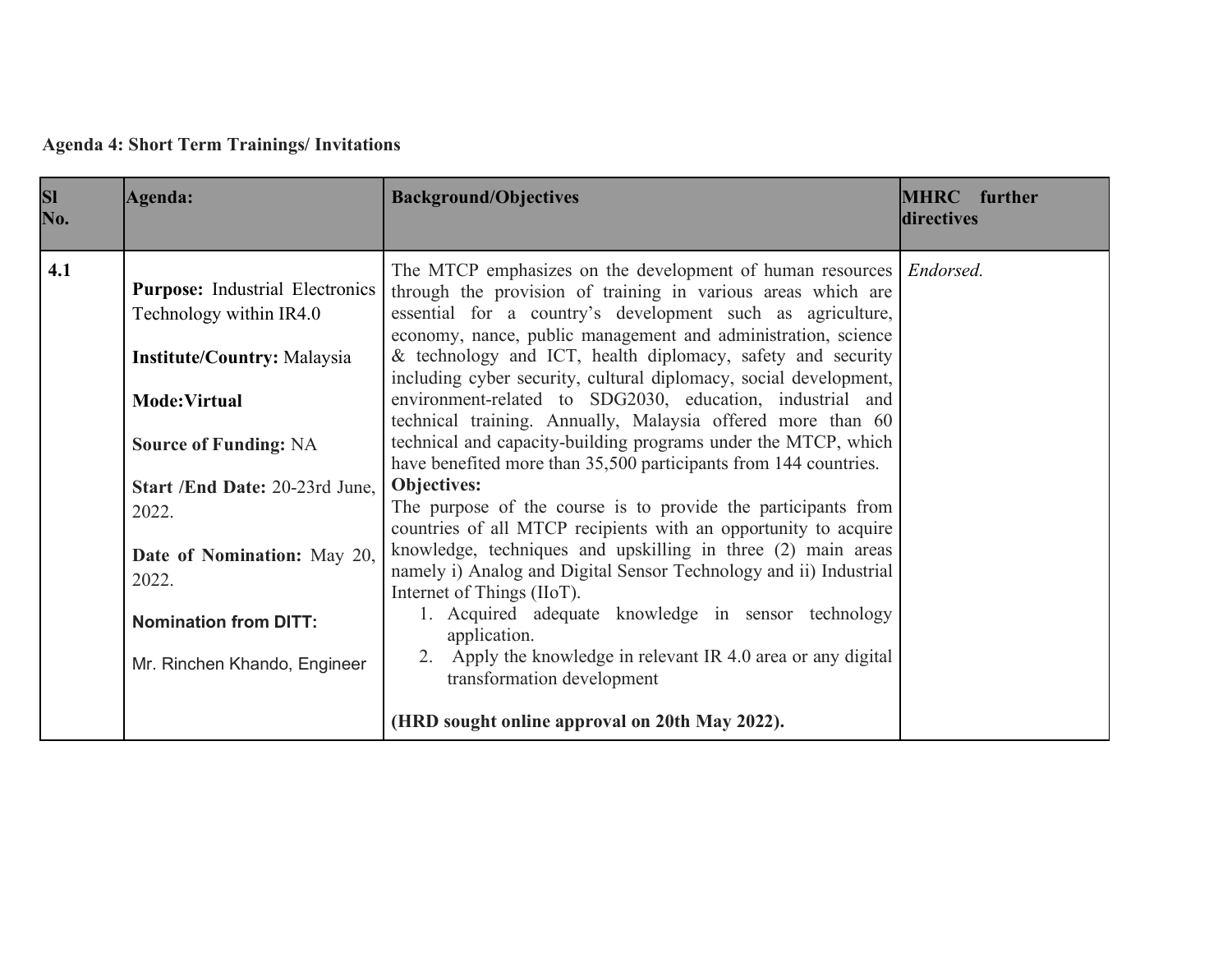| 4.2 | Certificate<br><b>Purpose:</b><br>Artificial Intelligence, Machine<br>Learning with Internet of<br>Things.<br><b>Institute/Country: Malaysia</b> | The MTCP emphasizes on the development of human resources Nomination<br>in through the provision of training in various areas which are <i>attendance from</i><br>essential for a country's development such as agriculture, <i>Health</i><br>economy, finance, public management and administration, science   Service Project,<br>& technology and ICT, health diplomacy, safety and security Head of ICTD,<br>including cyber security, cultural diplomacy, social development, MoIC and DITT.<br>environment-related to SDG2030, education, industrial and | Data |
|-----|--------------------------------------------------------------------------------------------------------------------------------------------------|----------------------------------------------------------------------------------------------------------------------------------------------------------------------------------------------------------------------------------------------------------------------------------------------------------------------------------------------------------------------------------------------------------------------------------------------------------------------------------------------------------------------------------------------------------------|------|
|     |                                                                                                                                                  | technical training. Annually, Malaysia offered more than 60                                                                                                                                                                                                                                                                                                                                                                                                                                                                                                    |      |
|     | Mode: Virtual                                                                                                                                    | technical and capacity-building programs under the MTCP, which<br>have benefited more than 35,500 participants from 144 countries.                                                                                                                                                                                                                                                                                                                                                                                                                             |      |
|     | <b>Source of Funding: NA</b>                                                                                                                     | <b>Objectives:</b><br>1. This course has been uniquely blended and designed for all                                                                                                                                                                                                                                                                                                                                                                                                                                                                            |      |
|     | Start /End Date: 18-22 July,<br>2022.                                                                                                            | categories of management and technical level in<br>governmental organizations to develop a fundamental<br>knowledge and skills enhancement towards strategic                                                                                                                                                                                                                                                                                                                                                                                                   |      |
|     | Date of Nomination: June 17,<br>2022                                                                                                             | management of Industry 5.0 and tactical issues associated<br>with current challenges in digital industrializations.<br>The course is delivered from a historical digital edge and<br>2.<br>strategic information management framework and provides<br>structured learning shared industries perspective's<br>knowledge transfer from various internationally related                                                                                                                                                                                           |      |
|     |                                                                                                                                                  | digital houses including Malaysia's Best practices<br>Communication and Digital Acts.                                                                                                                                                                                                                                                                                                                                                                                                                                                                          |      |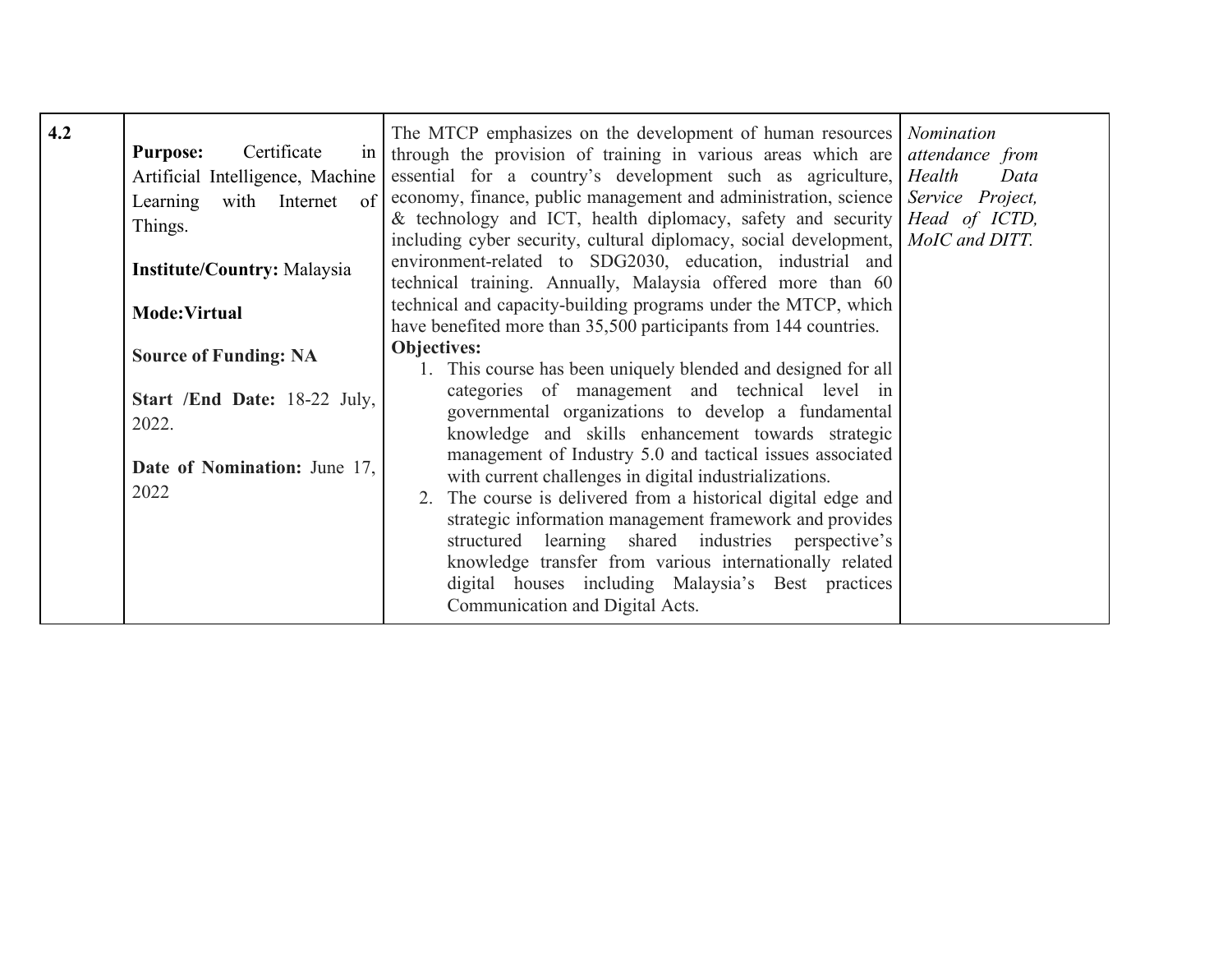| 4.3 | Purpose: Twenty sixth Post<br>Graduate Course on Satellite<br>Communication (SATCOM)<br><b>Institute/Country:</b><br>Indian | The course is designed towards the professionals and specialists <i>MHRC</i> directed<br>working in the university system, educational institutes, and DITT<br>involved in active research in Natural Resources (biological and<br>physical) and Environmental management. It is strongly expected<br>that the participating scholars will be able to: Serve as catalysts for<br>furthering the skills and knowledge of other professionals in their | for<br>nomination. |
|-----|-----------------------------------------------------------------------------------------------------------------------------|------------------------------------------------------------------------------------------------------------------------------------------------------------------------------------------------------------------------------------------------------------------------------------------------------------------------------------------------------------------------------------------------------------------------------------------------------|--------------------|
|     | Institute of Remote<br>Sensing,<br>Dehradun, India.                                                                         | countries. Contribute to policy making, planning, development and<br>management of Remote Sensing & GIS and its applications in<br>their countries. Enhance the self reliance of their countries so as to                                                                                                                                                                                                                                            |                    |
|     | <b>Mode: Face to face</b>                                                                                                   | lessen dependence on external experts.<br><b>ELIGIBILITY FOR ADMISSION:</b>                                                                                                                                                                                                                                                                                                                                                                          |                    |
|     | Source of Funding: Source not<br>confirmed-however, the total<br>estimated funding is:                                      | Master's degree in science or Bachelor's degree in engineering or<br>equivalent qualification relevant in the field of study with at least 5<br>years of experience in teaching/research or professional experience<br>in the field of natural resources or environment, e.g. agriculture,                                                                                                                                                           |                    |
|     | 1. Course fee: USD 6000<br>2. Local Tours: USD 750<br>3. Living expenses: USD<br>2000                                       | soils, forestry, ecology, geosciences, water resources, human<br>settlement, land use planning, oceanography, environmental<br>analysis, etc. (For candidates with higher qualifications, the<br>minimum experience may be relaxed). High School-level<br>knowledge in mathematics and/or statistics is essential besides the<br>Master degree as base qualification                                                                                 |                    |
|     | Start /End Date: Aug 1, 2022-<br>April 30, 2023                                                                             | To encourage the participants from the Asia-Pacific region,<br>selected participants will be waived-off the course fee and local                                                                                                                                                                                                                                                                                                                     |                    |
|     | Date of Nomination: May 30,<br>2022                                                                                         | tours. Furthermore, financial assistance will be provided to a few<br>of the selected candidates as below:<br>1. Living expenses in<br>India: INR 16,000 per month for the duration of 9 months.                                                                                                                                                                                                                                                     |                    |
|     |                                                                                                                             | 2. Book allowance: INR<br>2,000 (one time) Project allowance :<br>INR $1,500$ (one time)                                                                                                                                                                                                                                                                                                                                                             |                    |
|     |                                                                                                                             | 3. Local tours INR 50,000 (as per actuals)                                                                                                                                                                                                                                                                                                                                                                                                           |                    |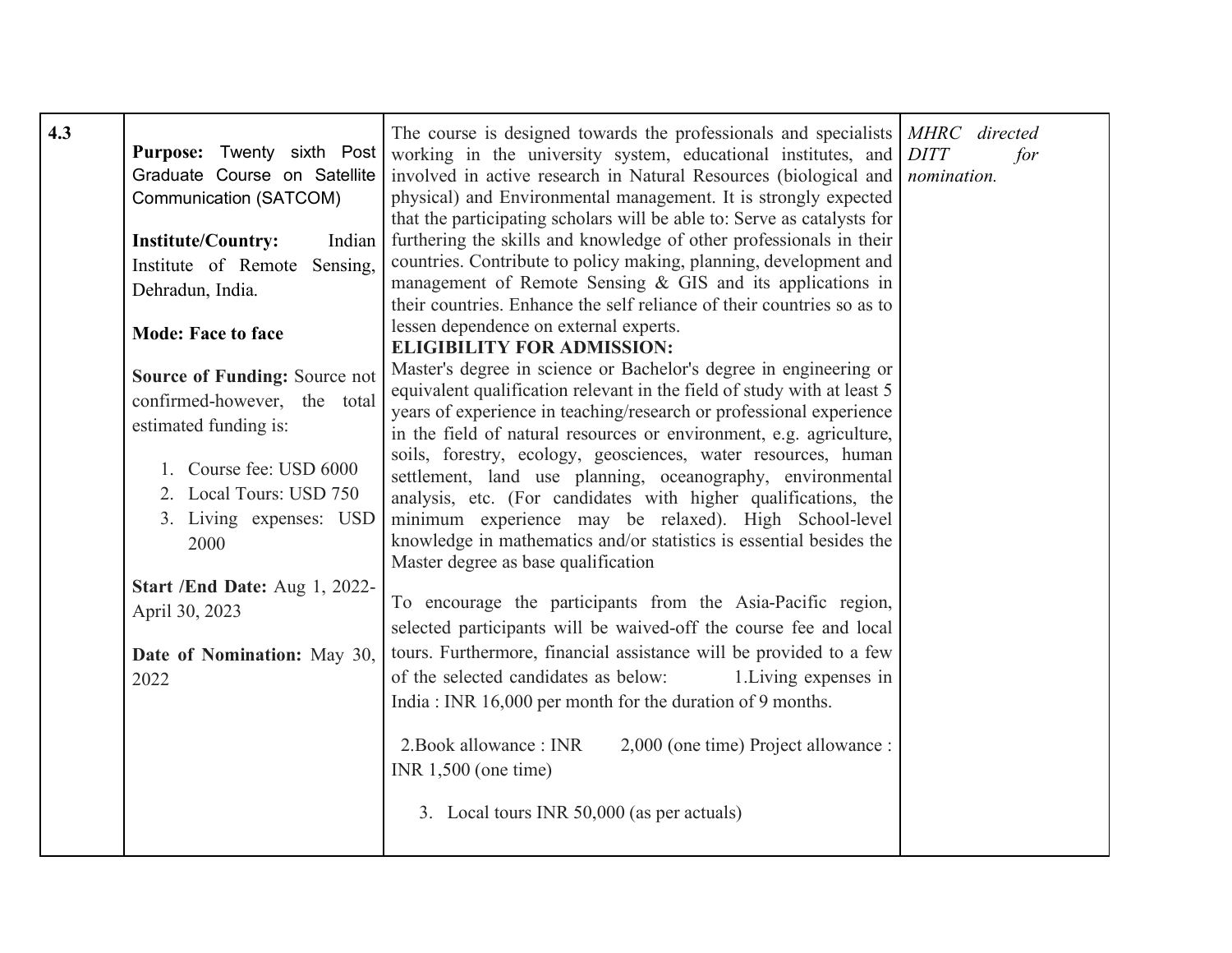| 4.4 | <b>Purpose:</b> SIDE EVENT: the<br>78th session of ESCAP on<br>Transforming Asia-Pacific trade<br>and transport agreements and<br>other initiatives to future proof<br>supply chain connectivity in<br>Asia and the Pacific,<br><b>Institute/Country: UNESCAP,</b><br>Thailand<br>Source of Funding: NA as it is<br>virtual<br><b>Start /End Date: 24th May</b><br>2022 | The fragmented policy responses at the outset of the COVID-19<br>pandemic showcased that existing trade and transport agreements<br>and other cooperative mechanisms lacked the necessary provisions<br>on crisis response and assistance during extraordinary situations<br>which disrupt the usual operations of international supply and<br>logistics chains. Taking stock of the current situation in Asia and<br>the Pacific region, this side event will discuss the ways in which<br>the existing and future trade and transport agreements can help to<br>ensure greater resilience of supply chain connectivity during major<br>disruptions by including and/or harmonizing model provisions on<br>trade and transport operations during future crises. The event will<br>also present some of the ongoing initiatives on enhancing the<br>resilience of sustainable transport connectivity in North and<br>Central Asia, including the proposal to establish a Regional Centre<br>for the Development of Transport Connectivity under the auspices<br>of the United Nations. Co-organized with the Permanent<br>Representation of the Republic of Uzbekistan to ESCAP. | Nomination from<br>RSTA approved.<br>Nomination<br>0t<br>Tshering,<br>Pem<br>Officer,<br>Legal<br><b>PPD</b><br>was<br>proposed<br>and<br>approved. |
|-----|-------------------------------------------------------------------------------------------------------------------------------------------------------------------------------------------------------------------------------------------------------------------------------------------------------------------------------------------------------------------------|----------------------------------------------------------------------------------------------------------------------------------------------------------------------------------------------------------------------------------------------------------------------------------------------------------------------------------------------------------------------------------------------------------------------------------------------------------------------------------------------------------------------------------------------------------------------------------------------------------------------------------------------------------------------------------------------------------------------------------------------------------------------------------------------------------------------------------------------------------------------------------------------------------------------------------------------------------------------------------------------------------------------------------------------------------------------------------------------------------------------------------------------------------------------------------|-----------------------------------------------------------------------------------------------------------------------------------------------------|
|     | <b>Nominations: RSTA</b>                                                                                                                                                                                                                                                                                                                                                |                                                                                                                                                                                                                                                                                                                                                                                                                                                                                                                                                                                                                                                                                                                                                                                                                                                                                                                                                                                                                                                                                                                                                                                  |                                                                                                                                                     |
|     | 1. Mr. Sithar Dorji, Chief<br><b>Transport Officer, TDD</b>                                                                                                                                                                                                                                                                                                             |                                                                                                                                                                                                                                                                                                                                                                                                                                                                                                                                                                                                                                                                                                                                                                                                                                                                                                                                                                                                                                                                                                                                                                                  |                                                                                                                                                     |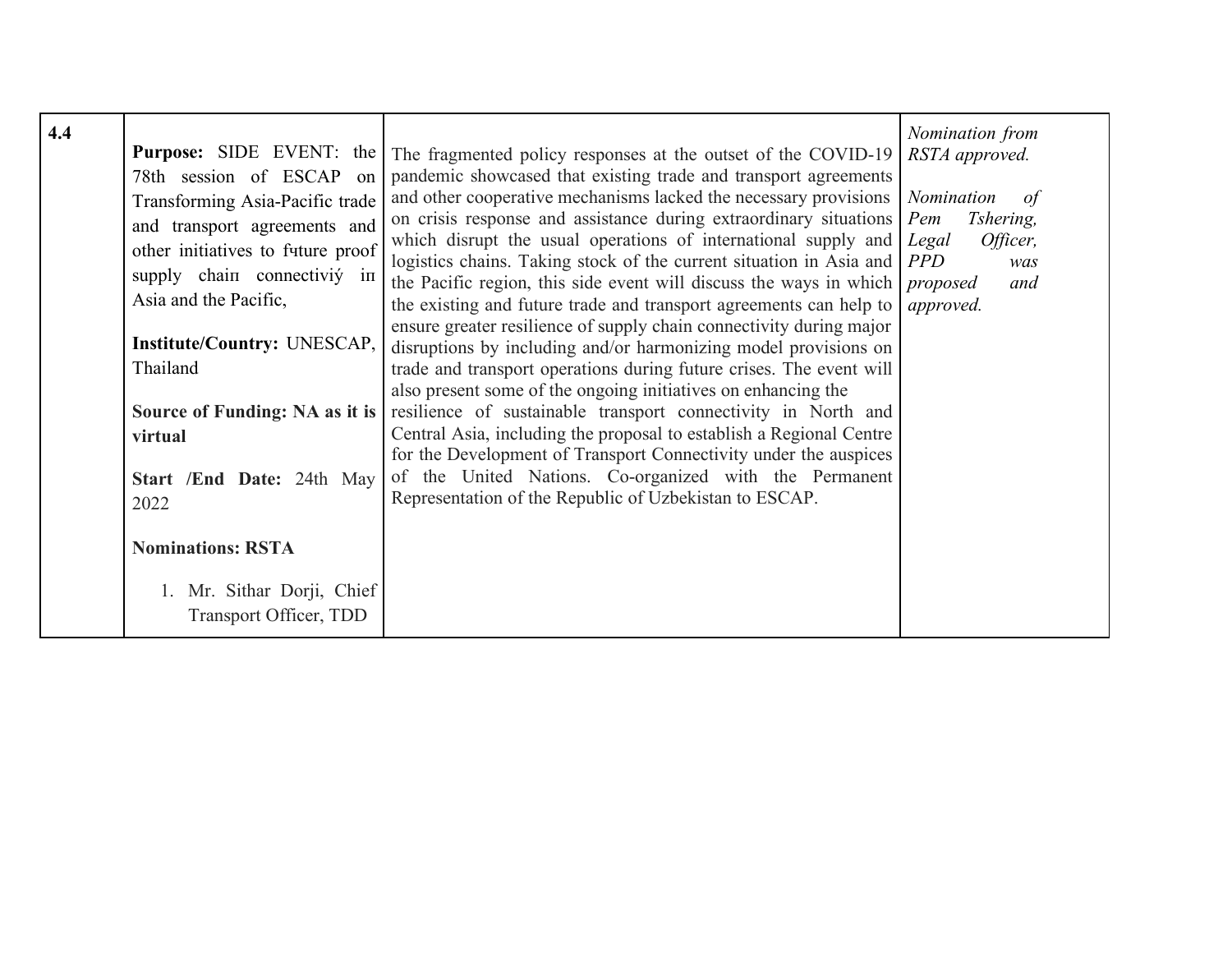| 4.5 | <b>Purpose:</b> "Energy Week- A<br>virtual webinar for knowledge<br>sharing to Renewable Energy<br>and Energy Efficiency and<br><b>Conservation Measures"</b><br><b>Institute/Country: Department</b><br>of Renewable Energy, MoEA,<br><b>Bhutan</b><br>Source of Funding: NA as it is<br>Virtual Webinar<br>Start /End Date: 23rd to 24th<br>May 2022<br><b>Nomination: RSTA and PPD</b> | Background:<br>The Department of Renewable Energy (DRE) has continuously<br>been carrying out awareness programs on Renewable Energy (RE)<br>and Energy Efficiency and Conservation (EE&C) measures<br>for public behavioural changes and sharing information. The<br>awareness programs were carried out through airing in national<br>media, distributing brochures and flyers, painting competitions in<br>schools, information sharing on social media, etc.<br>Objective:<br>1. A platform on knowledge sharing to create and help<br>understanding of RE $&$ EE (both<br>international and national perspectives) and its opportunities.<br>2. Engaging institutions to create awareness of RE and EE<br>interventions | <i>Approved</i> |
|-----|-------------------------------------------------------------------------------------------------------------------------------------------------------------------------------------------------------------------------------------------------------------------------------------------------------------------------------------------------------------------------------------------|------------------------------------------------------------------------------------------------------------------------------------------------------------------------------------------------------------------------------------------------------------------------------------------------------------------------------------------------------------------------------------------------------------------------------------------------------------------------------------------------------------------------------------------------------------------------------------------------------------------------------------------------------------------------------------------------------------------------------|-----------------|
|     | 1. Ms. Tenzin Wangmo,<br><b>Electrical Engineer</b><br>2. Pem Tshering, Legal<br>Officer                                                                                                                                                                                                                                                                                                  |                                                                                                                                                                                                                                                                                                                                                                                                                                                                                                                                                                                                                                                                                                                              |                 |